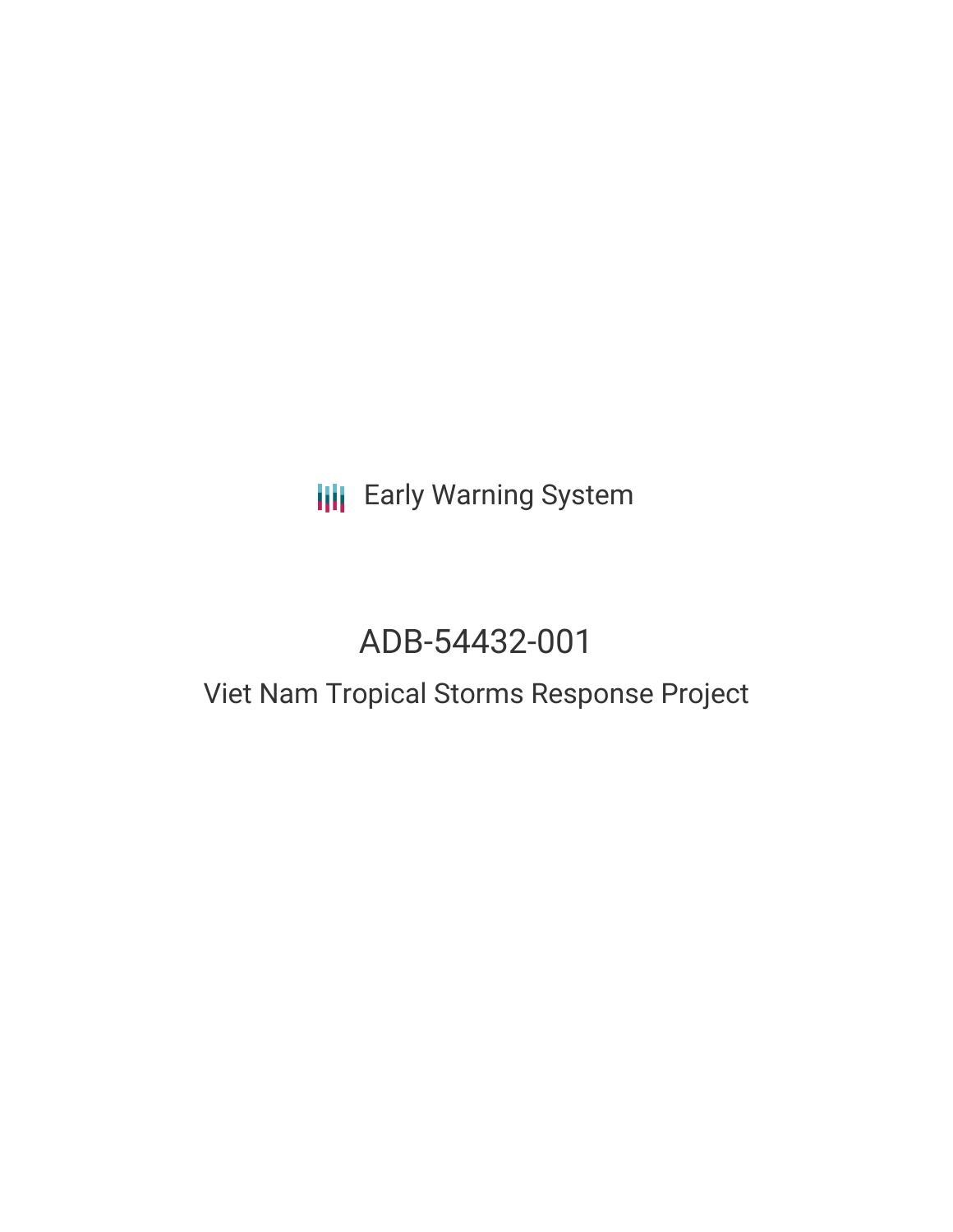

#### **Quick Facts**

| <b>Countries</b>               | Vietnam                                               |
|--------------------------------|-------------------------------------------------------|
| <b>Specific Location</b>       | Quang Ngai, Quang Binh, Quang Nam, Quang Tri Province |
| <b>Financial Institutions</b>  | Asian Development Bank (ADB)                          |
| <b>Status</b>                  | Approved                                              |
| <b>Bank Risk Rating</b>        | C                                                     |
| <b>Voting Date</b>             | 2020-11-06                                            |
| <b>Borrower</b>                | The Government of the Socialist Republic of Vietnam   |
| <b>Sectors</b>                 | Agriculture and Forestry, Climate and Environment     |
| <b>Investment Type(s)</b>      | Grant                                                 |
| <b>Investment Amount (USD)</b> | $$2.50$ million                                       |
| <b>Grant Amount (USD)</b>      | $$2.50$ million                                       |
| <b>Project Cost (USD)</b>      | $$2.50$ million                                       |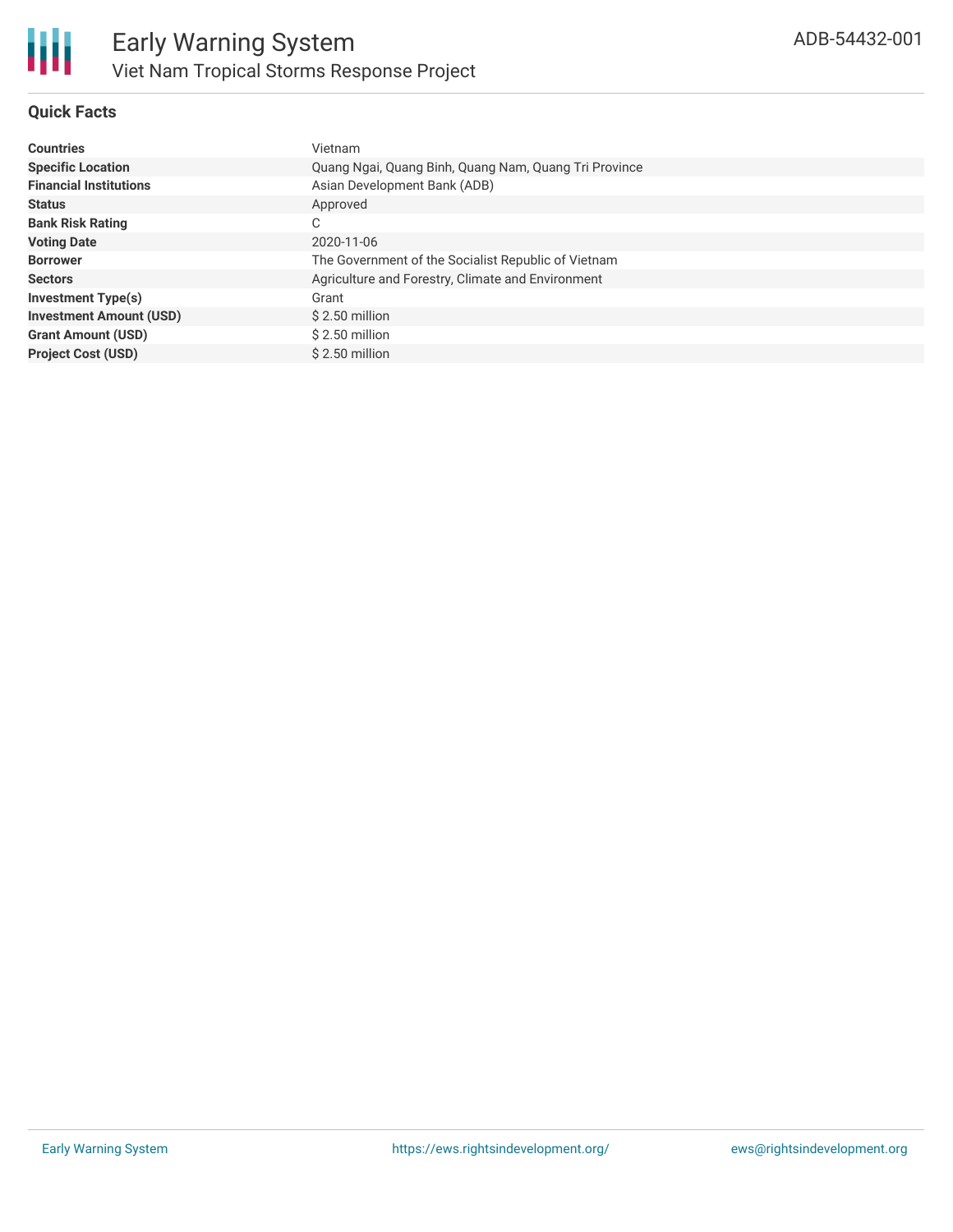

#### **Project Description**

According to the bank document, "the proposed grant fund - Asia Pacific Disaster Response Fund (APRF), will be used to fund activities, including but not limited to,

- (a) provision of food and drinking water to ensure food security;
- (b) support to repair and rebuild damaged and submerged houses;
- (c) provision of assistance to restore the livelihood activities in agriculture production;
- (d) support for the prevention of waterborne disease outbreaks; and
- (e) addressing food shortage and malnutrition.

While the (Vietnamese) government has decided not to declare a national emergency, the government has appealed to the international community for assistance, and has specifically addressed ADB on 27 October 2020 seeking financial support to meet the immediate needs of 43.5 million for the disaster affected persons (Attachment 4)".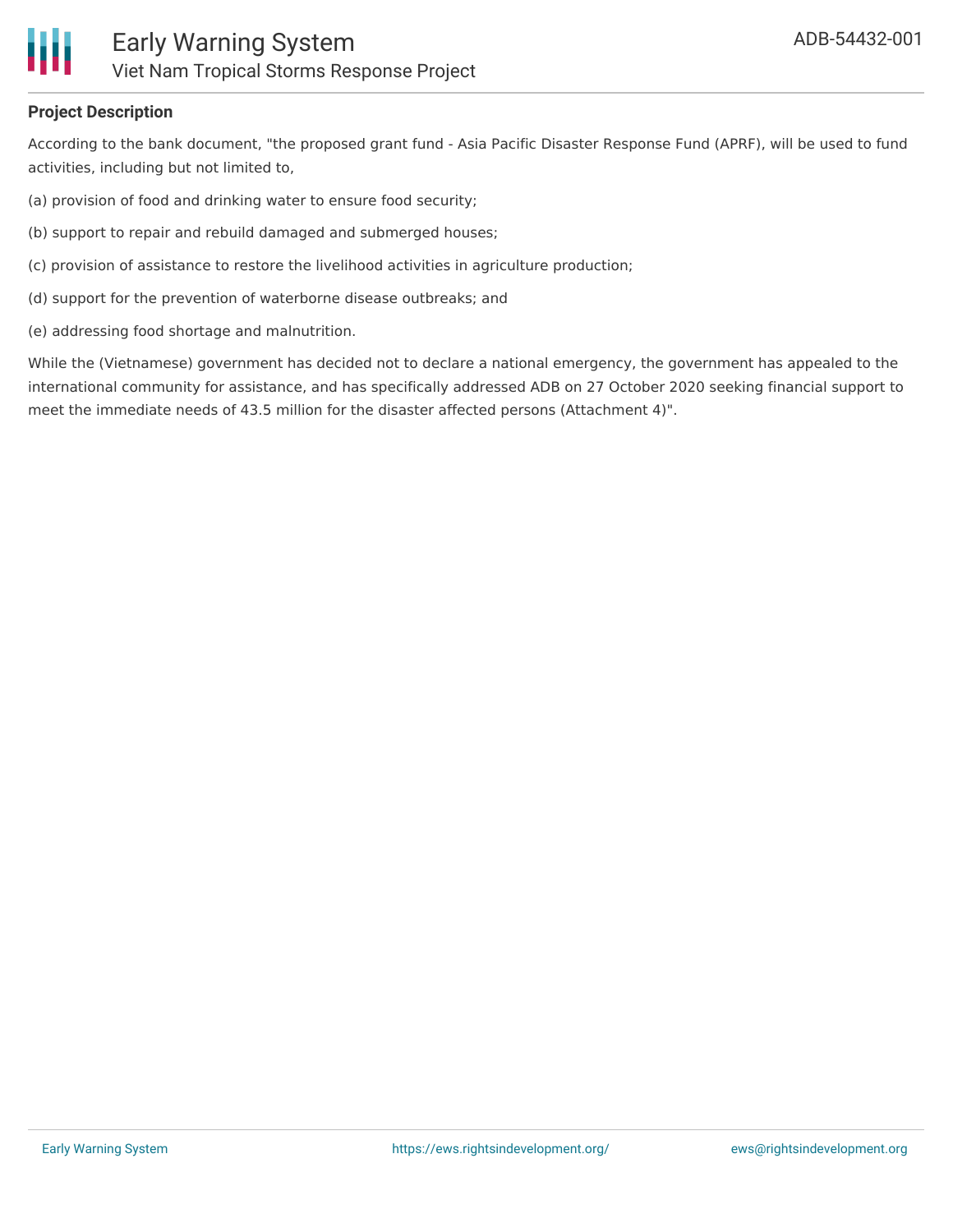

#### **Investment Description**

Asian Development Bank (ADB)

Asia Pacific Disaster Response Fund (ADB's Grant)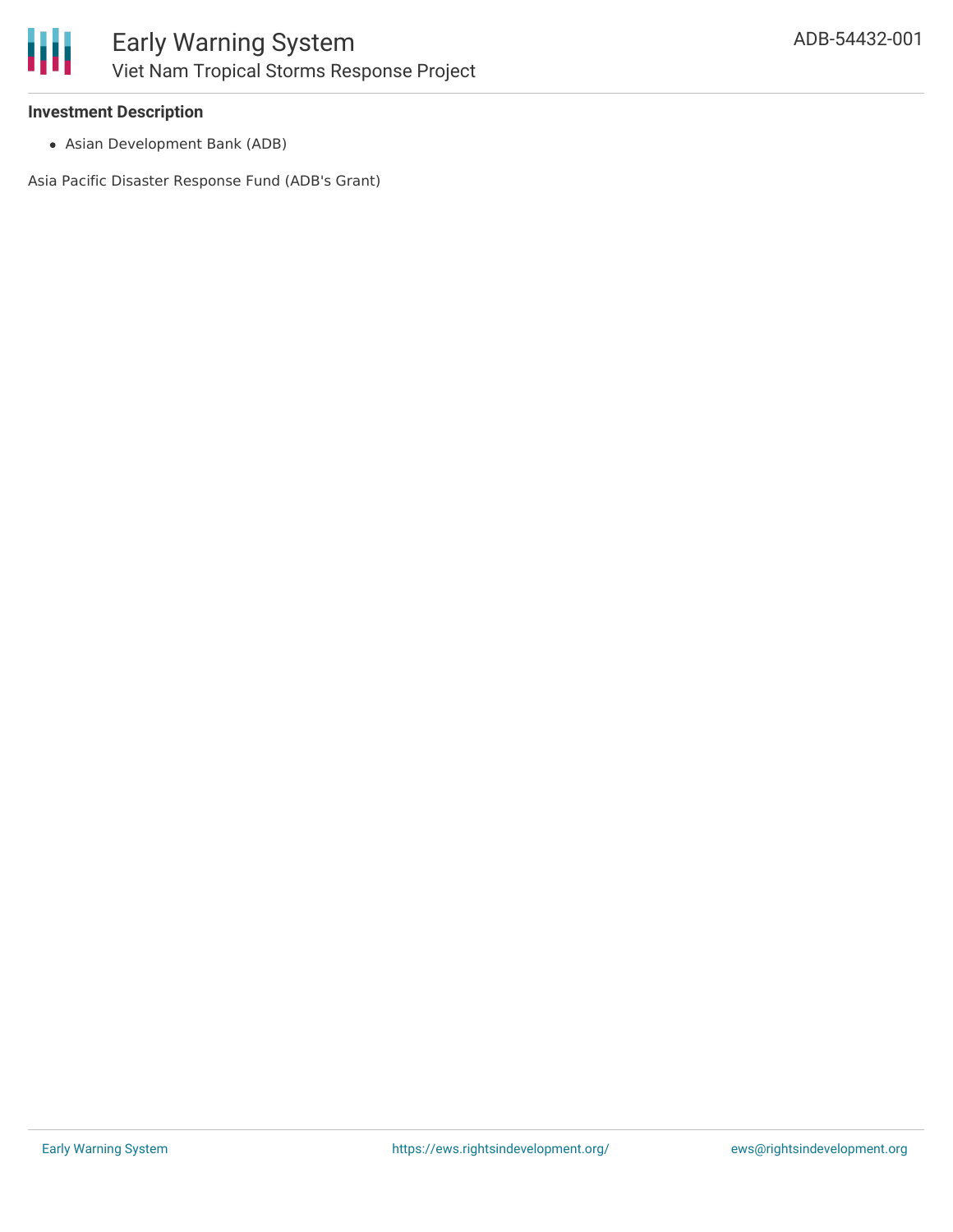

#### **Contact Information**

#### **Executing Agencies**

Ministry of Agriculture and Rural Development DUNGMAILING@YAHOO.COM 3rd Floor, Agricultural Exhibition Center No.2, Hoang Quoc Viet Str., Cau Giay Dist.

#### **ACCESS TO INFORMATION**

You can submit an information request for project information at: https://www.adb.org/forms/request-information-form

ADB has a two-stage appeals process for requesters who believe that ADB has denied their request for information in violation of its Access to Information Policy. You can learn more about filing an appeal at: https://www.adb.org/site/disclosure/appeals

#### **ACCOUNTABILITY MECHANISM OF ADB**

The Accountability Mechanism is an independent complaint mechanism and fact-finding body for people who believe they are likely to be, or have been, adversely affected by an Asian Development Bank-financed project. If you submit a complaint to the Accountability Mechanism, they may investigate to assess whether the Asian Development Bank is following its own policies and procedures for preventing harm to people or the environment. You can learn more about the Accountability Mechanism and how to file a complaint at: http://www.adb.org/site/accountability-mechanism/main.